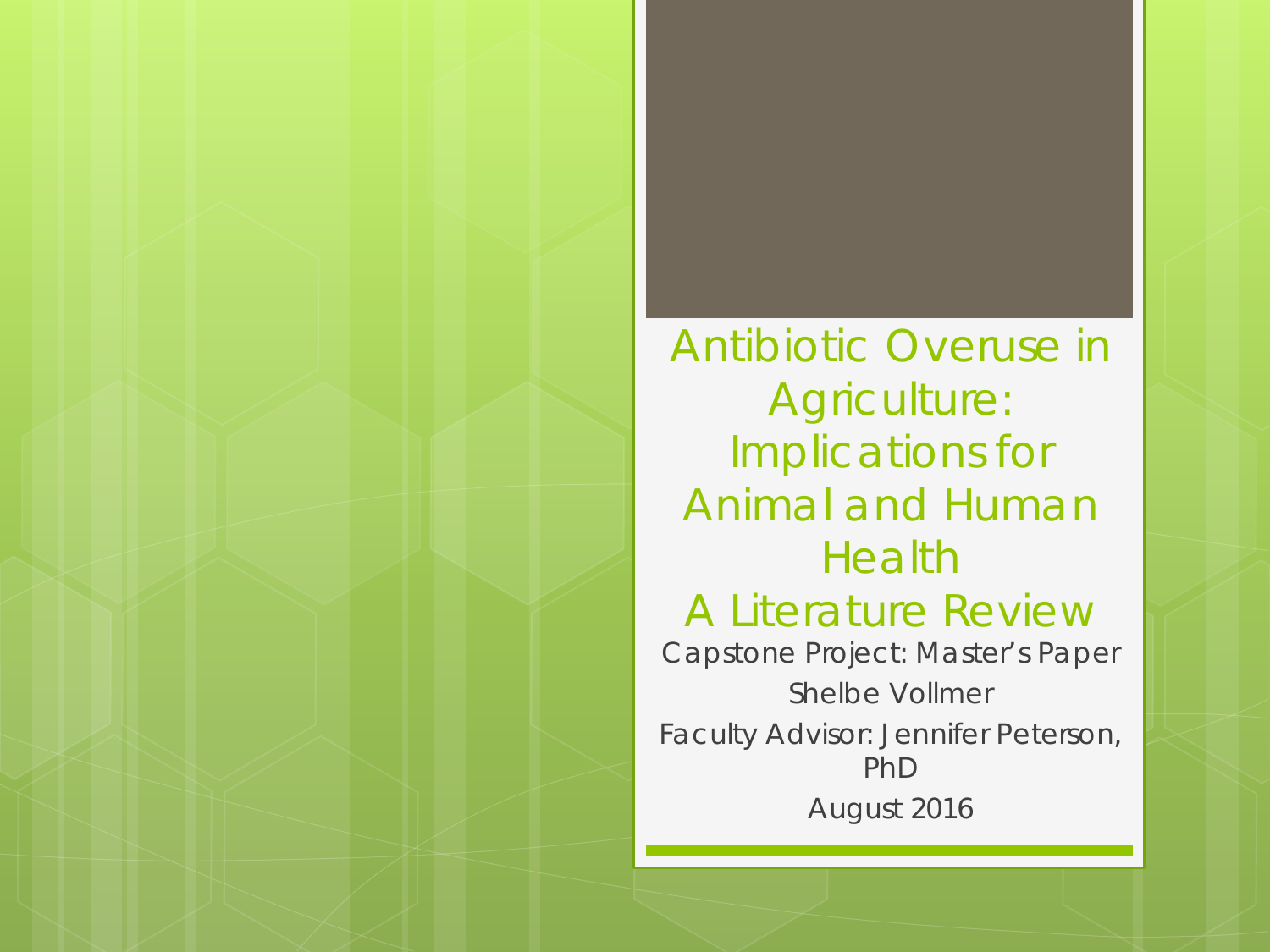## Introduction

 Antibiotic fortified feed has been utilized in the agricultural field for over 60 years due to weight gain and disease prevention benefits.

**o** Reduced mortality in young pigs by 50%

- **o** Earlier research found that Antimicrobial Growth Promoters (AGPs) could enhance the growth and feed conversion ratio, ultimately increasing labor or capital productivity.
	- **•** AGPs improved growth rate and feed efficiency by 4.2% and 2.2% for the entire growing and finishing period.
	- AGPs resulted in a total net return of \$2.99 per pig.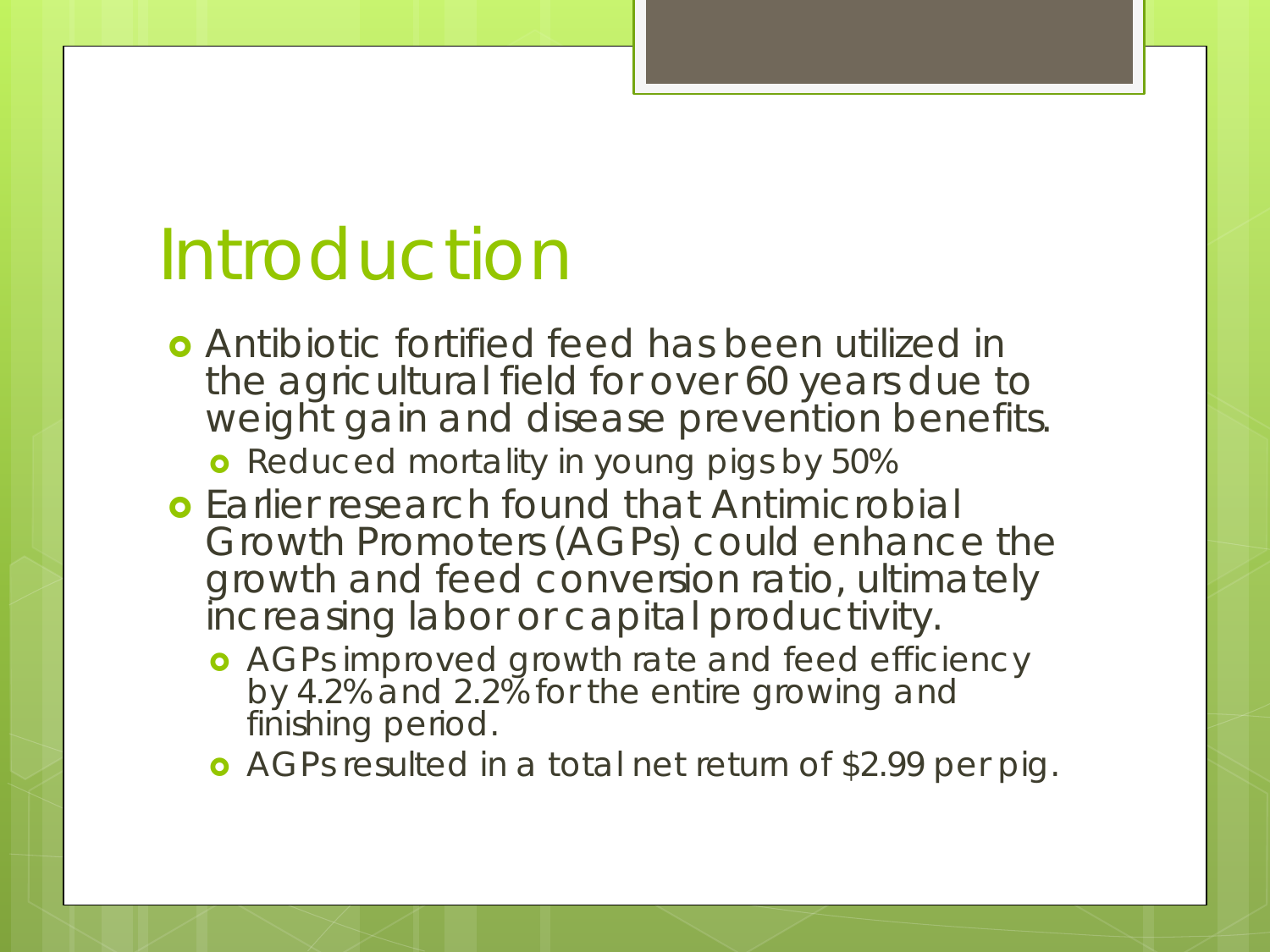# Introduction Cont.

- **o** Weight gain and economic benefits caused antibiotic sales to increase.
	- o In 2014 the FDA estimated that 15.4 million kg of antibiotics were sold for animal use.
- **o** The agricultural industry utilizes more than four times the amount of antibiotics as compared to the medical field.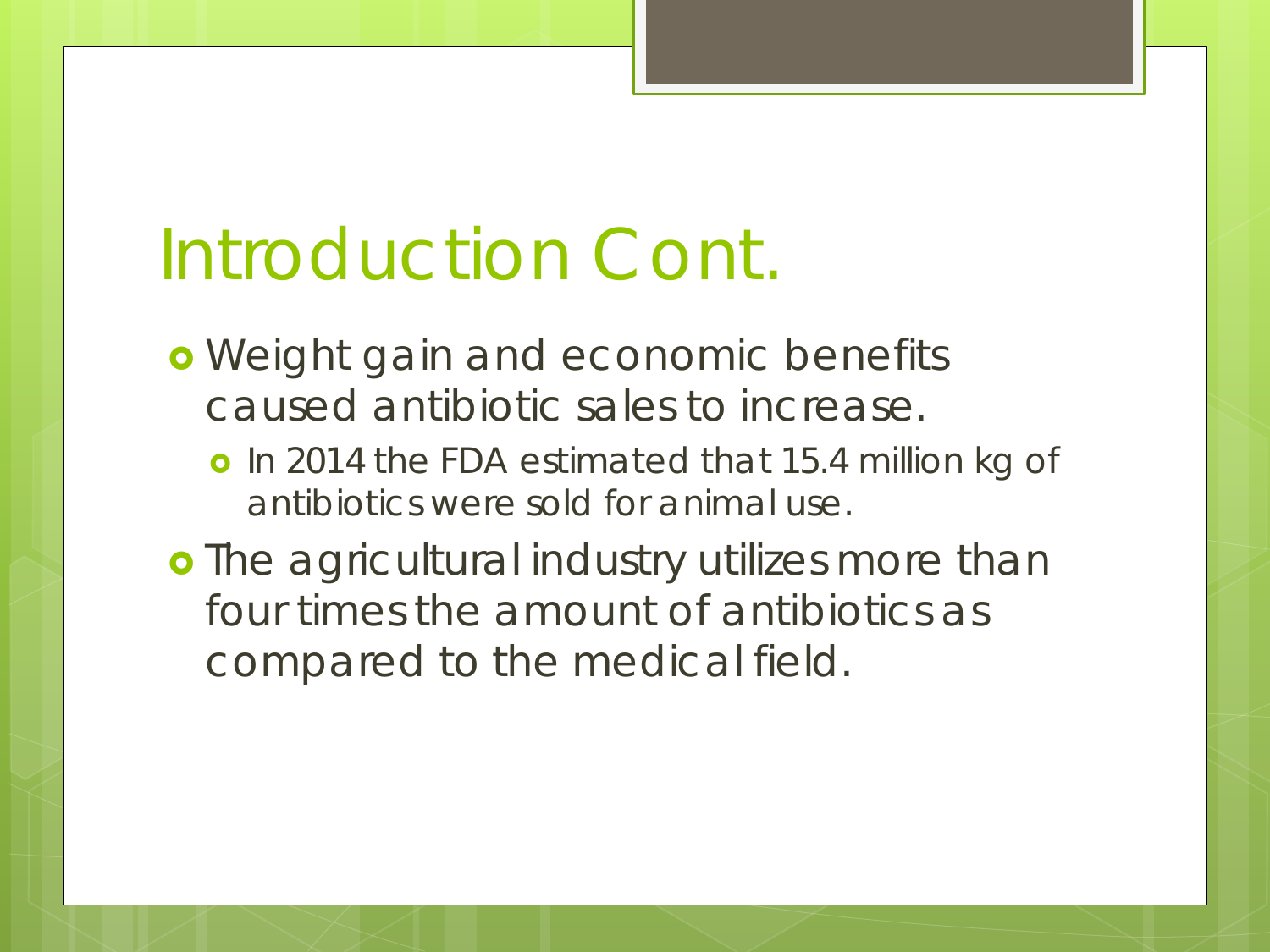## Introduction Cont.

- **o** The same antibiotics used for therapeutic purposes are also being used for growth promotion purposes.
	- **o** Increased microbial resistance to drugs like fluoroquinolones, used for animal and human treatment, can be attributed to their use in animal feed as well as veterinary medicine.
- **o** Excessive use of antibiotics that are important for treatment have been observed and reported in animal husbandry in recent years, leading to selection of resistant bacteria in food animals.
	- **o** This poses health risks for animal, human and environmental health.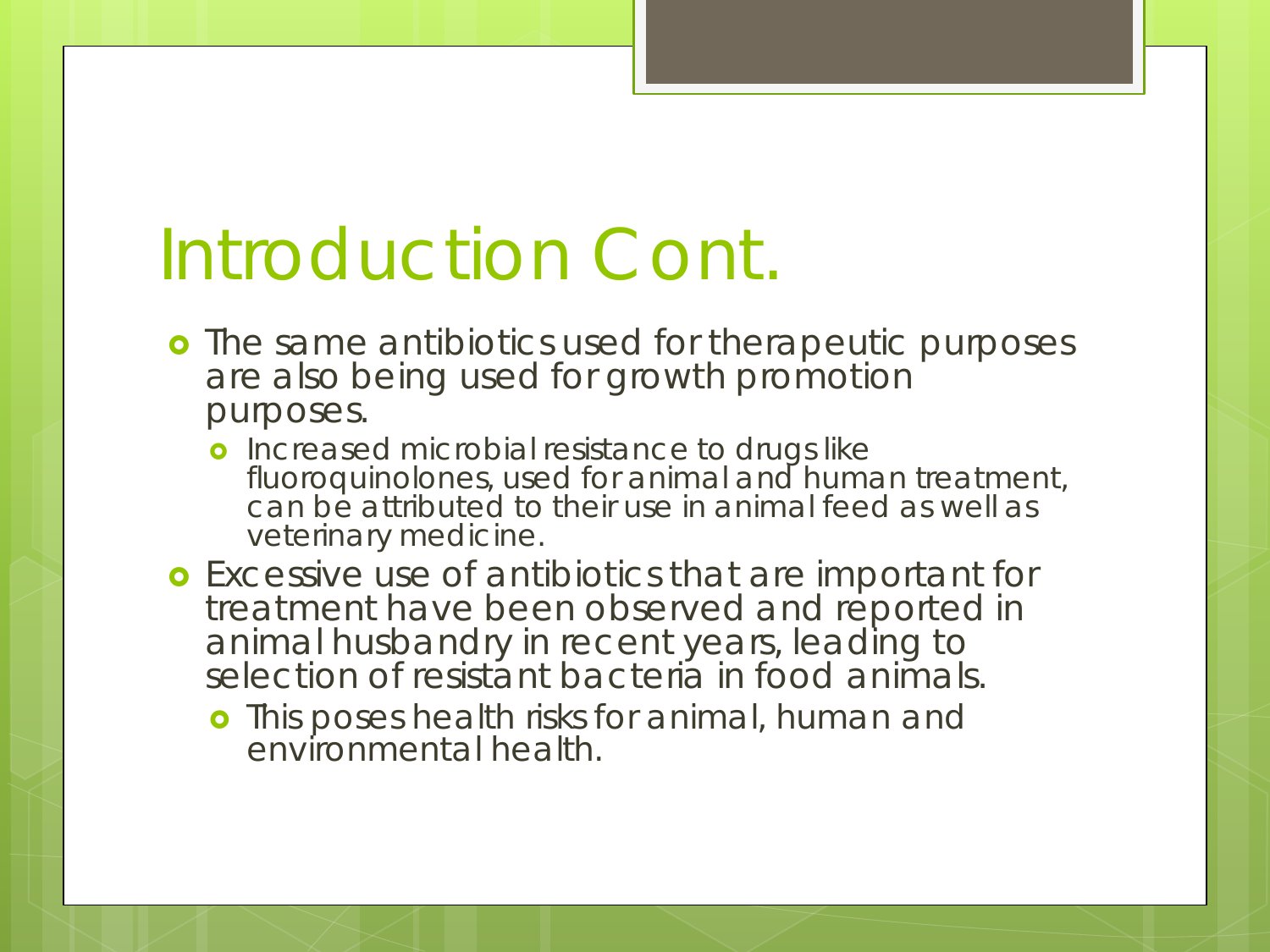## Purpose

The purpose of this review is not to have an all-encompassing view, but to attempt to add new perspectives on the epidemiological triad that exists between humans, animals, bacterial organisms and the environment, and how the overuse of antibiotic fortified feed impacts overall community health and what can be done to improve overall health.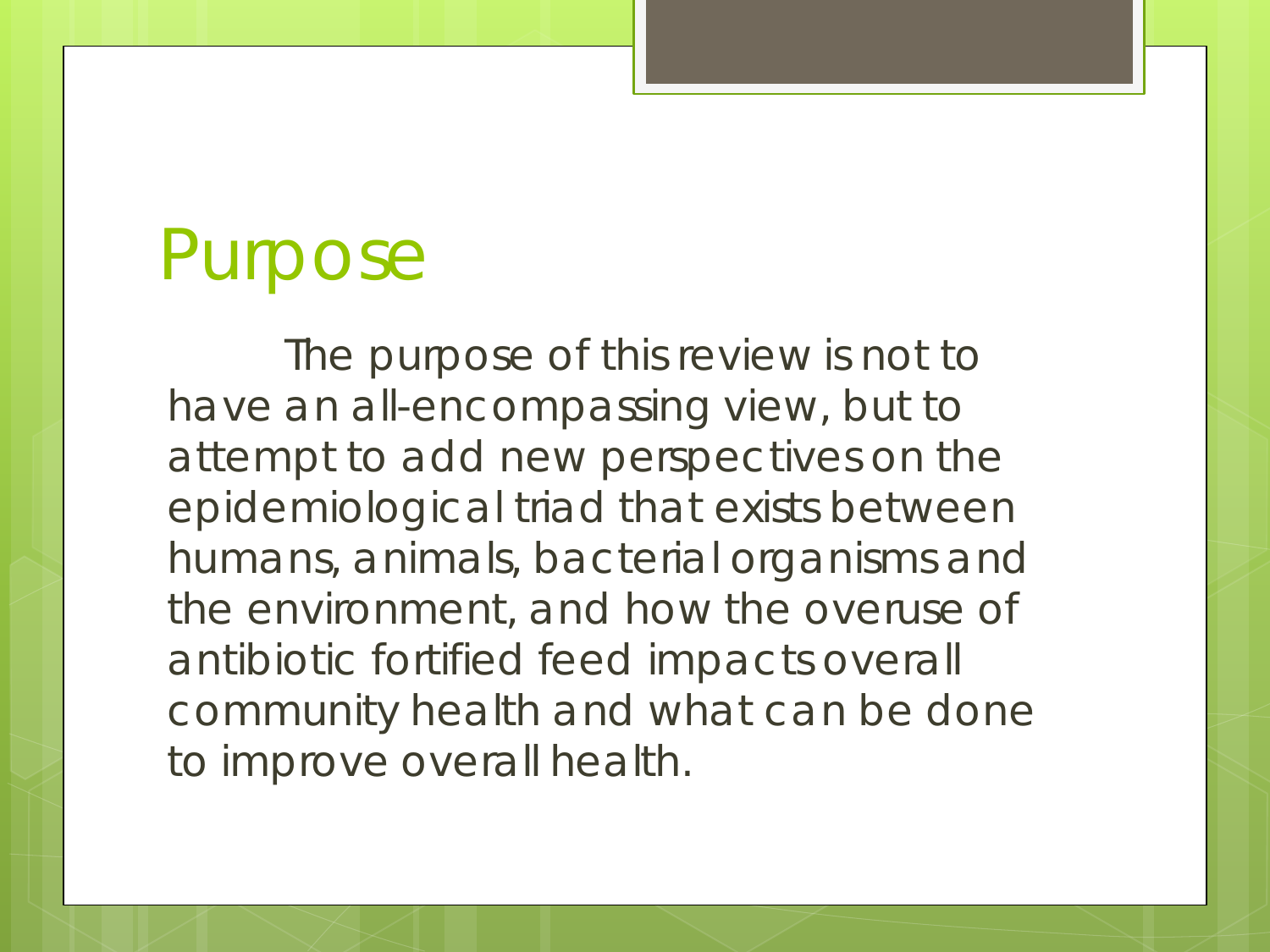# **Methods**

- **o** PubMed, Google Scholar and the National Institutes of Health were used to identify peer reviewed scientific articles.
- **o** Keywords searched in combination with antibiotic resistance:
	- **o** Agriculture
	- Food Animal
	- Manure Runoff
	- **o** Ecological Effect
	- Transmission
	- **o** Antibiotic Misuse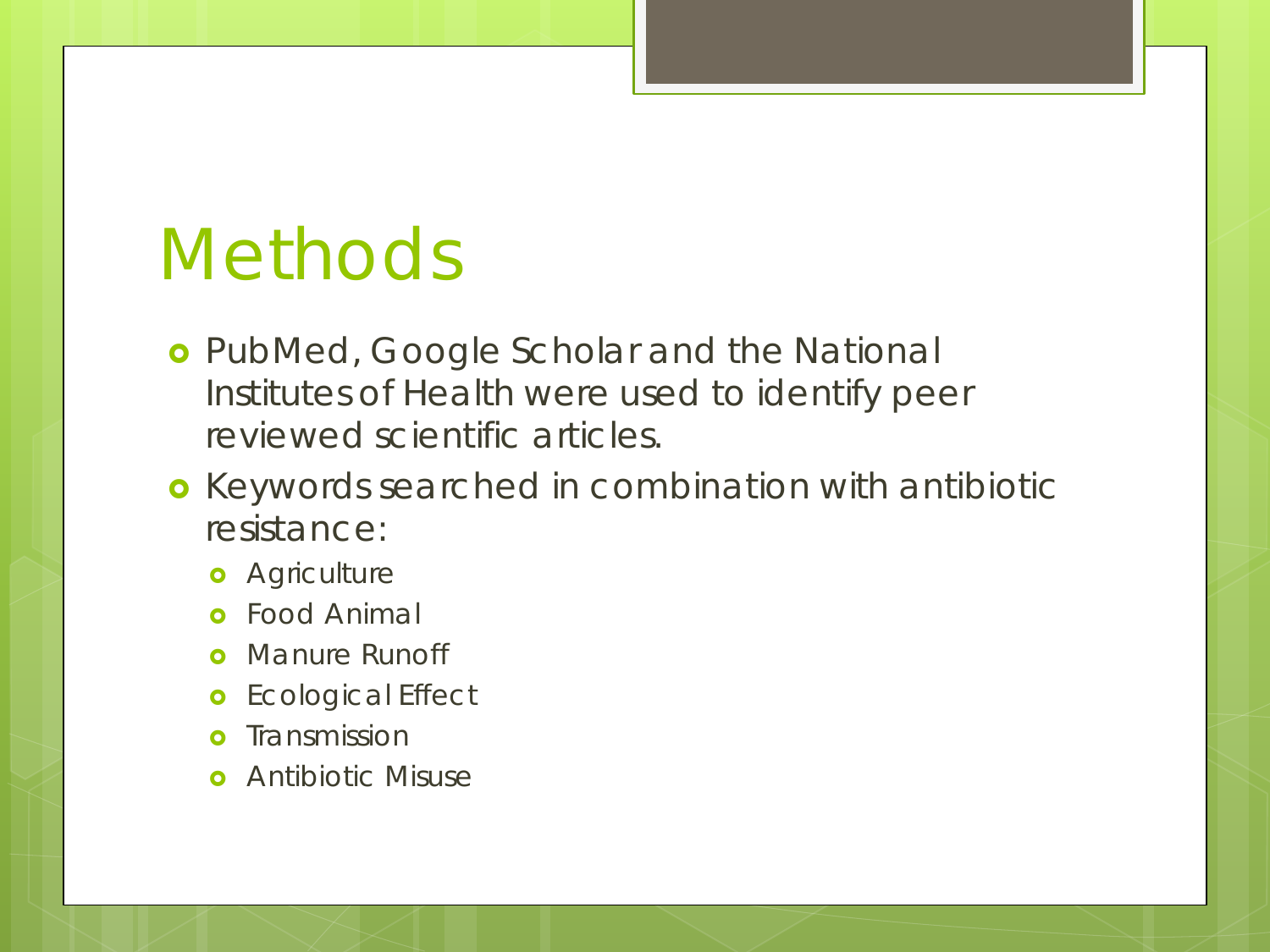# Methods Cont.

#### **Inclusion Criteria**

- **o** Published within the last 5 years
- **o** Full texts
- **o** Free full texts
- Articles written or translated into English

#### **Exclusion Criteria**

- **o** Published before 2010
- **o** Review articles
- **o** Sample size less than 20 participants or specimen collection less than 500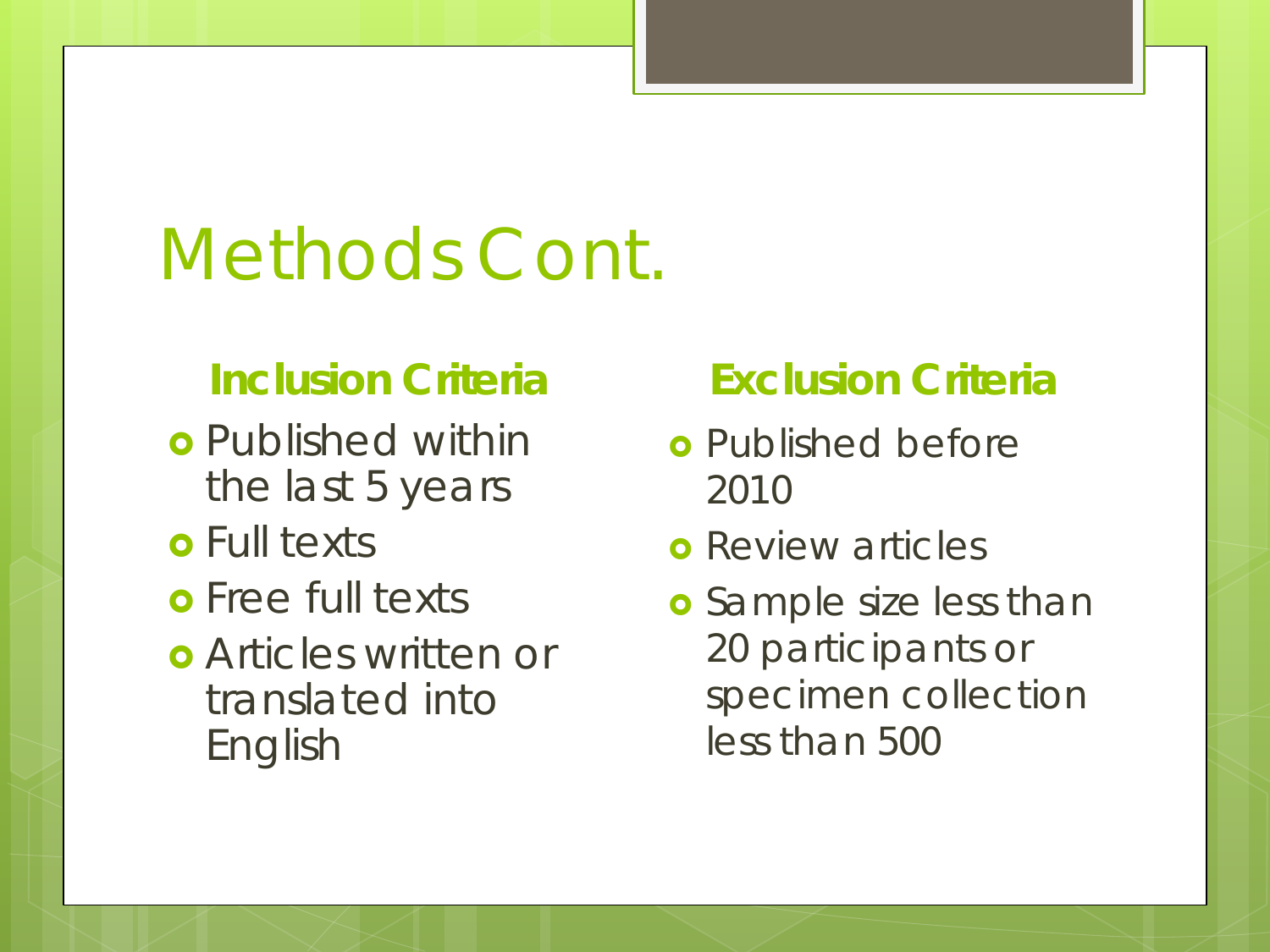## Results

**o** The results of 19 articles were organized based on five main topic areas identified:

- Food Animal Microflora
- **o** Rhizosphere Effects
- Aquatic Environment Effects
- **o** Occupational Hazards
- **o** Food Product Exposure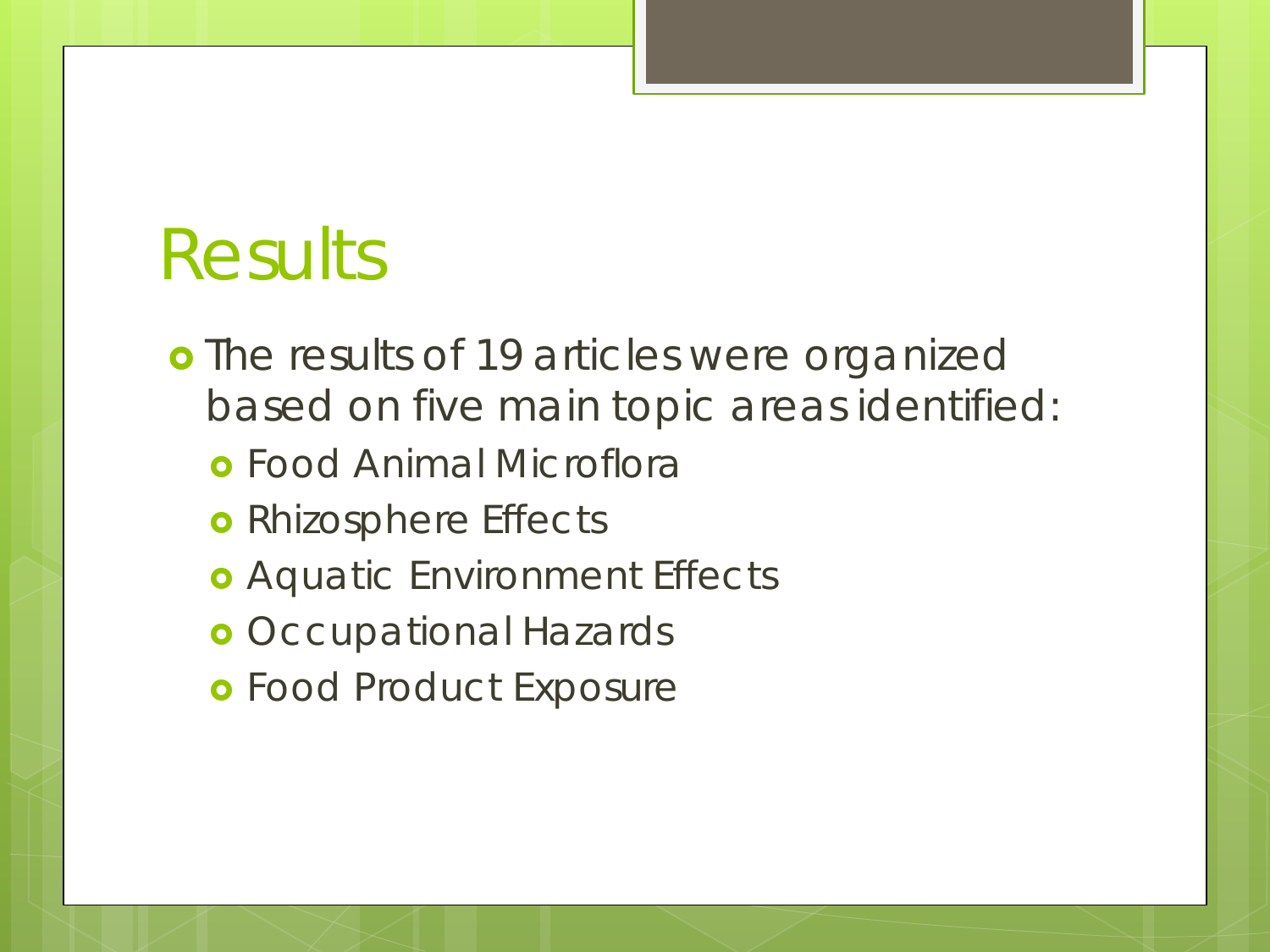# Food Animal Microflora

- **o** Utilizing antibiotics prophylactically through fortified feed can select for antibiotic resistant bacteria in the microflora of food animals.
	- **o** Food animals fed fortified feed were found to be 76 times more likely to have resistant enterococci species when compared to control groups.
	- **o** In-feed tylosin increased the proportion of ery<sup>R</sup> and tylR enterococci in the tylosin fed population, while the control group remained the same.
	- **o** Multidrug resistance was also identified in enterococci isolates collected from food animals fed fortified feed.
- **o** Antibiotics used in feed are also used for therapeutic purposes in food animals.
	- **o** Lincomycin and tetracyclines, utilized to prevent disease in food animals, may eventually be ineffective with treating disease due to high levels of resistance correlated with overuse.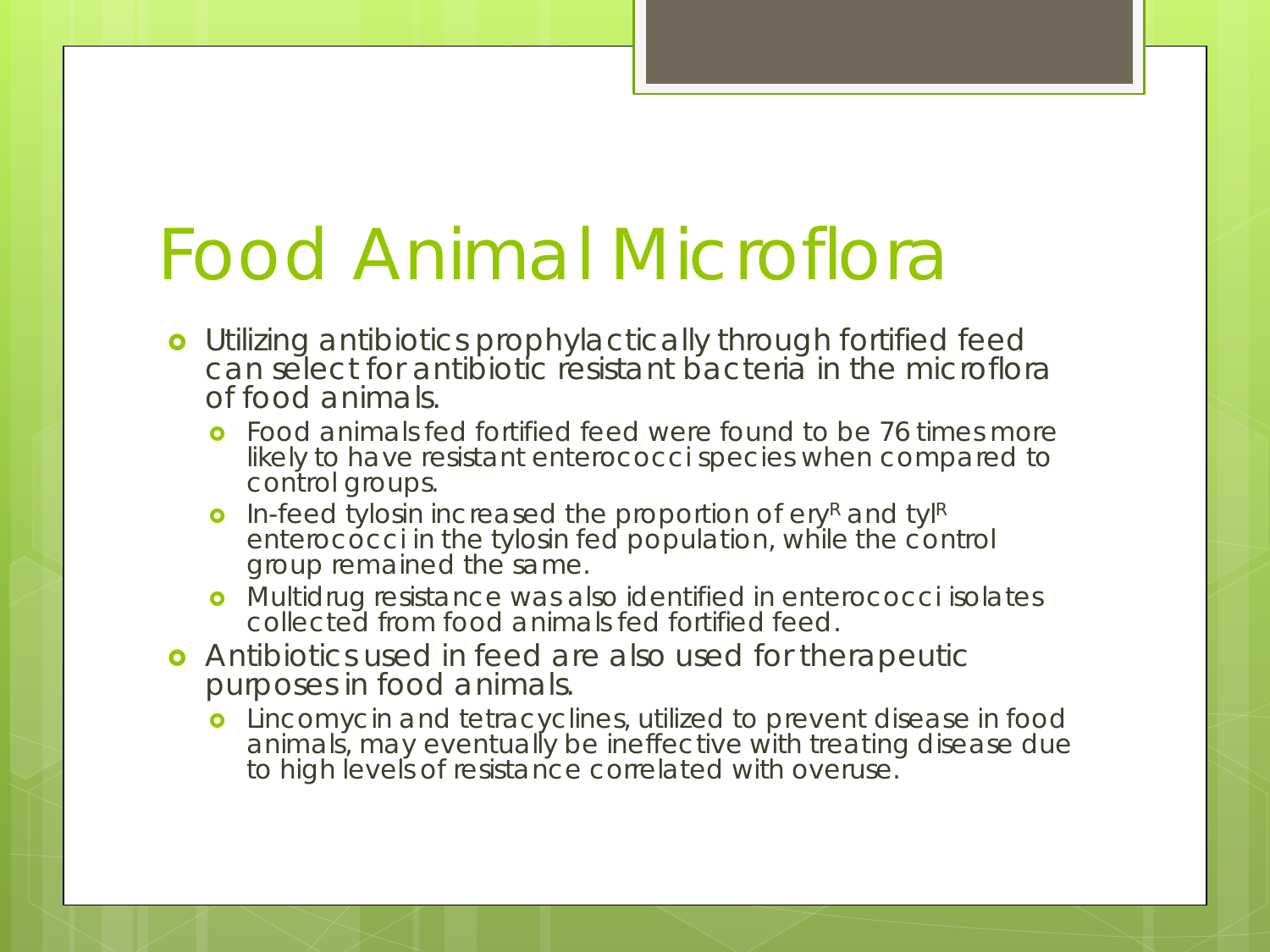#### Food Animal Microflora Cont.

- **o** Fortified feed was found to be ineffective with preventing disease, compared to earlier thoughts.
	- **o** Tylosin, commonly used in feed at subtherapeutic doses for improving feed efficiency and to reduce liver abscesses, was found to have no effect with preventing abscesses as compared to subcutaneous injections.
- o International positive correlations with antibiotic use and antibiotic resistance have been identified.
	- **o** Belgium ranked first for 6 out of 7 antimicrobial classes utilized and showed the highest levels of antimicrobial resistance for most antimicrobial agents studied in any animal category.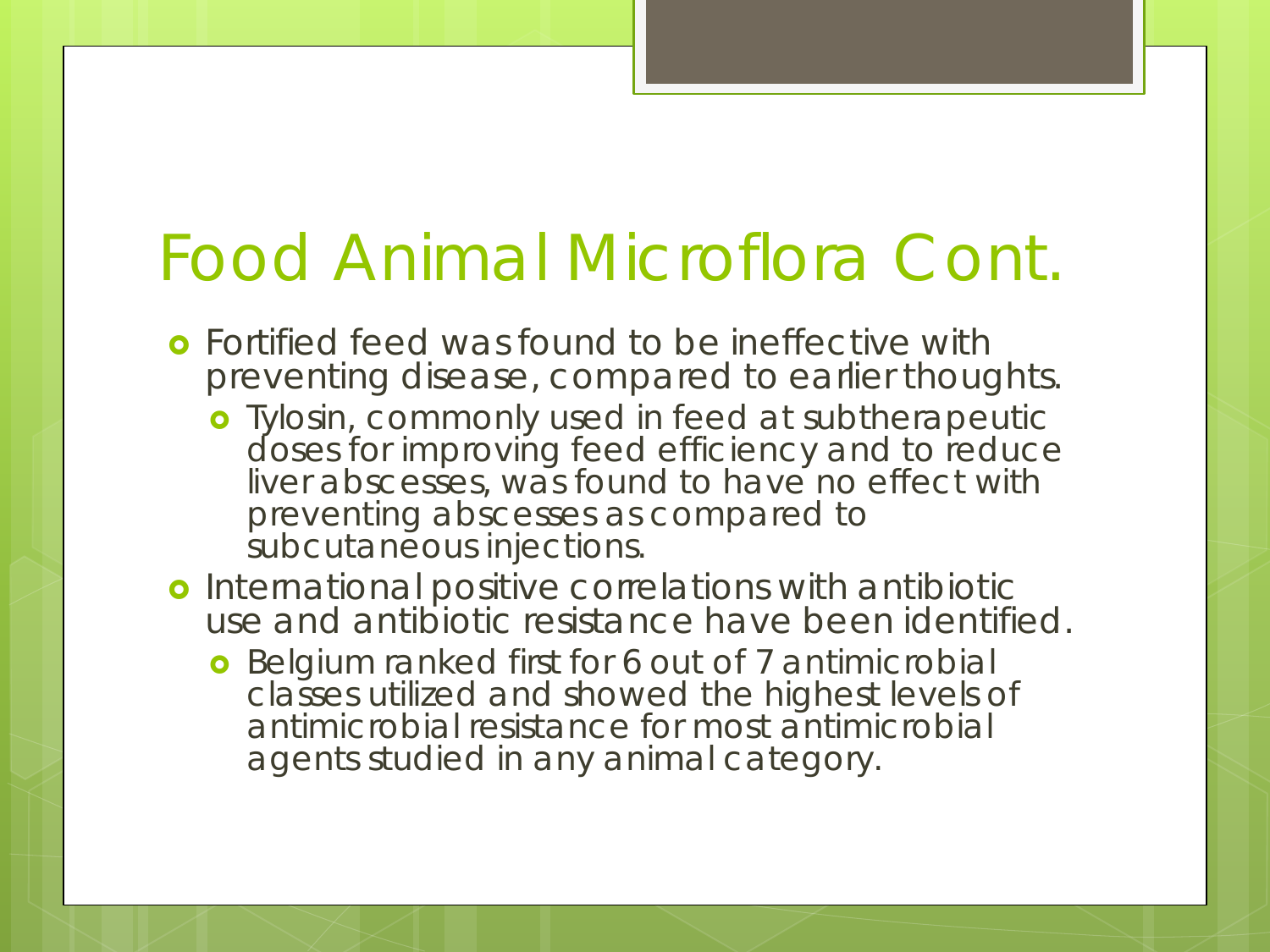## Food Animal Microflora Cont.

- **o** Removal of fortified feed can decrease antibiotic resistant microbes identified in the gastrointestinal tract of food animals.
	- **•** After tylosin was removed from the study group, the proportion of ery<sup>R</sup> and tylR resistant enterococci began to decrease until there was no significant difference between both treatment groups on day 225.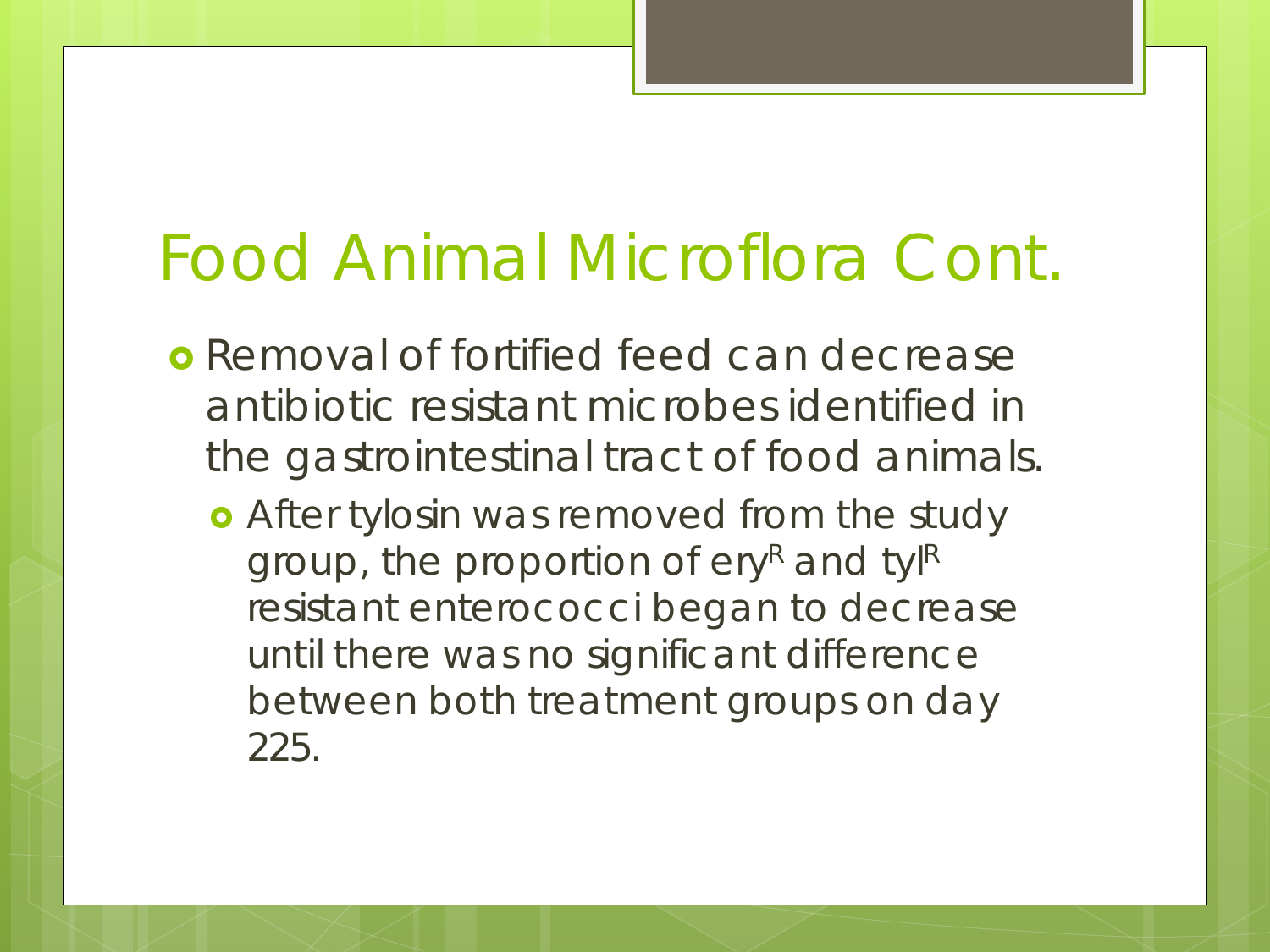## Rhizosphere Effects

- Utilizing antibiotic fed livestock manure as fertilizer in agriculture can negatively impact the rhizosphere, helping to perpetuate antibiotic resistance.
	- **o** It is estimated that livestock excrete as much as 30-90% of veterinary antibiotics, which can be transferred to the soil via manure fertilization.
	- **o** Tetracyclines were detected in the manure treatment fields at different depths and concentrations as compared to control fields.
	- A positive correlation between fields fertilized with manure from antibiotic fed livestock and the presence of both antibiotics and ARGs was identified; long-term manure applications increased antibiotic and ARG concentrations in the soil.
	- **o** Long-term applications of sewage sludge and poultry manure soil fertilizer significantly increased the abundance and diversity of ARGs in soil environments.
	- ARGs and antimicrobial residues in manure can provide subtherapeutic pressures along with ARGs for horizontal gene transfer in soil, perpetuating antibiotic resistance.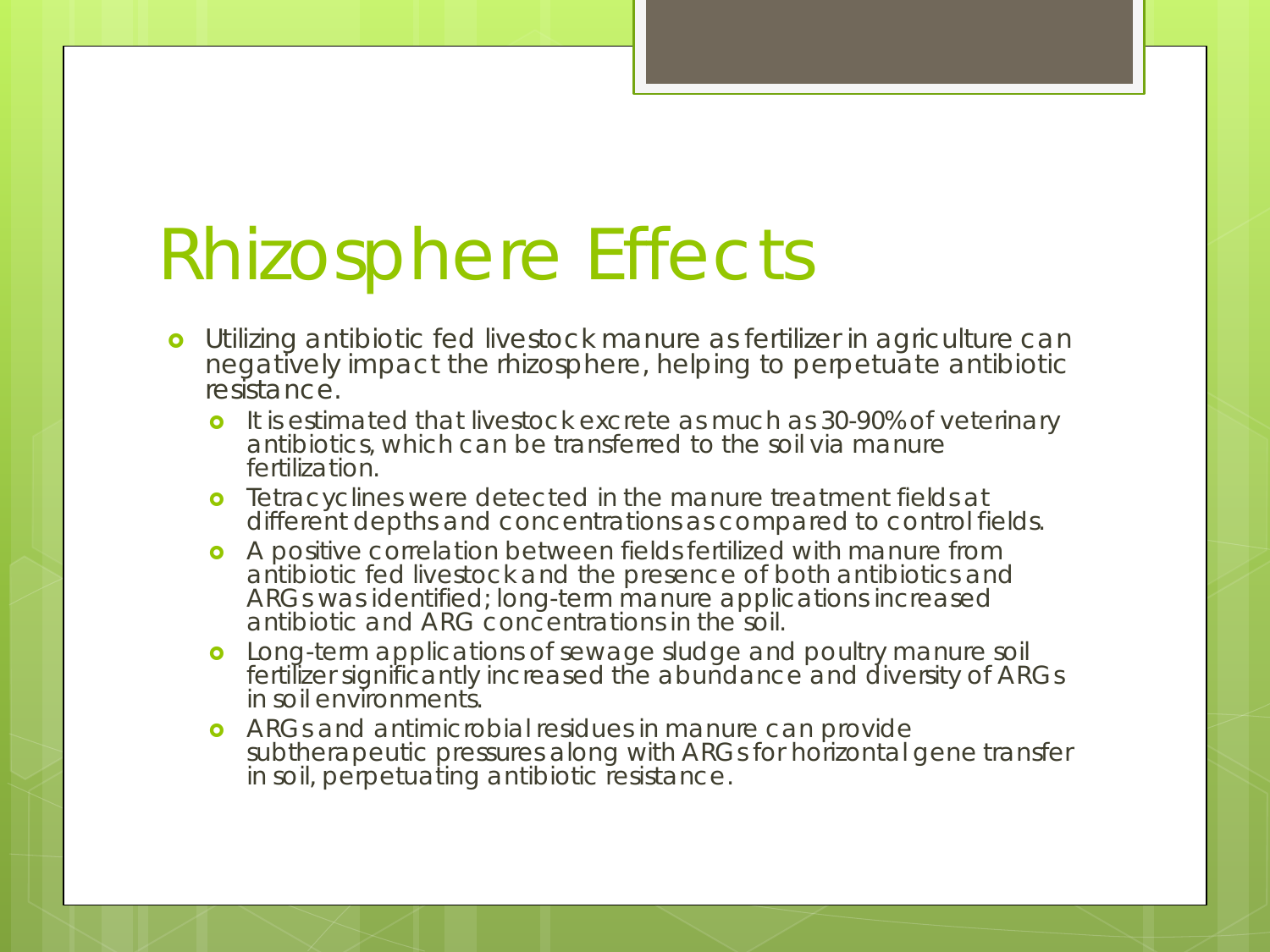# Rhizosphere Effects Cont.

- **o** Excreted ARGs found in soil can also impact crop production.
	- **o** Plants grown in soil fertilized with antibiotic fed livestock manure were found to have ARGs in root endophytes, leaf endophytes and phyllosphere microorganisms.
	- o Tetracycline resistant genes (tetA, tetAP and tetX) were detected in root endophytes and phyllosphere microorganisms.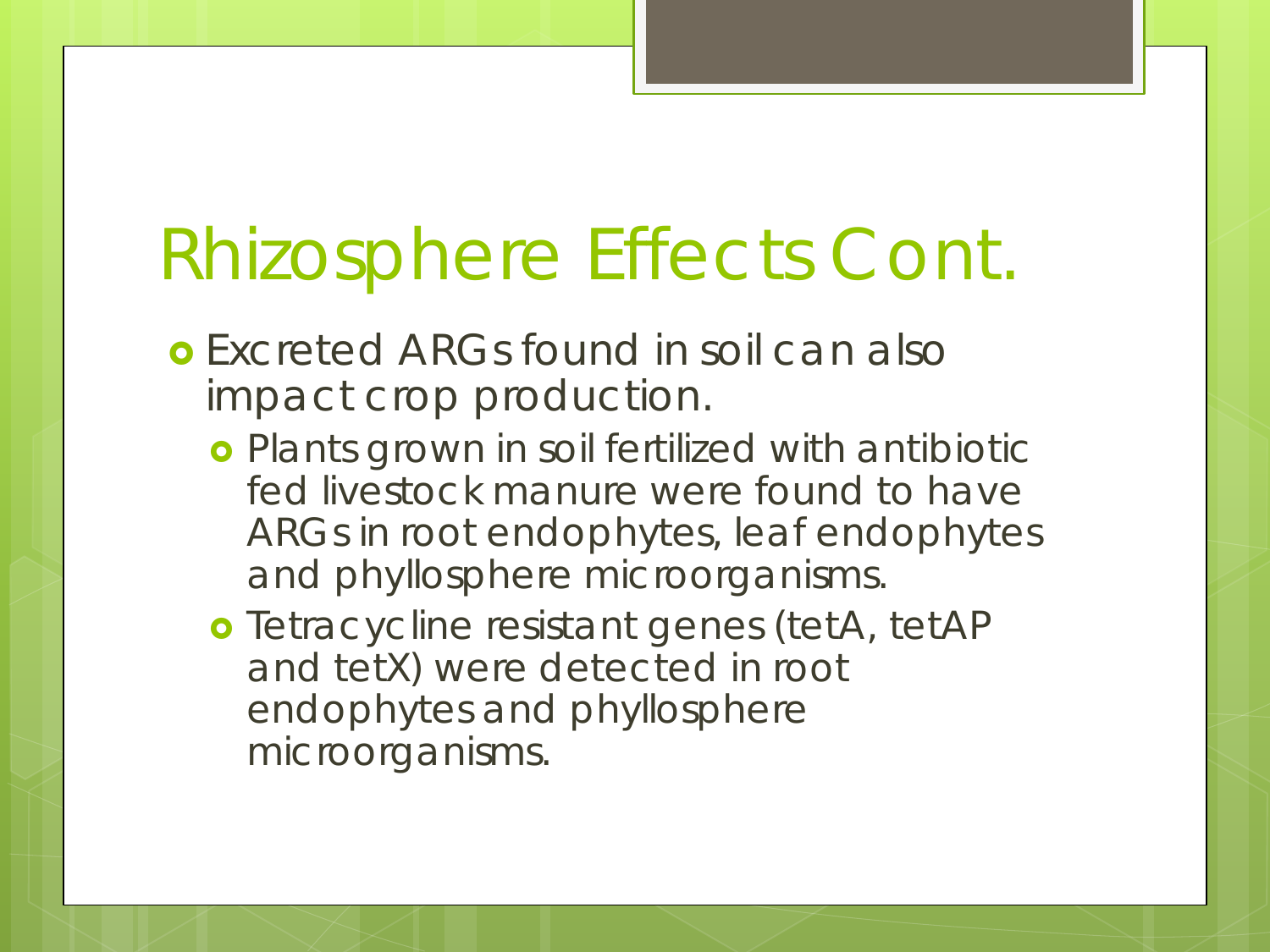#### Aquatic Environment Effects

- **o** Excreted antimicrobials can alter the soil, which can be leeched into the aquatic environment via runoff.
	- Antimicrobials were detected in all water runoff samples from all livestock pens.
	- **o** Antibiotics and ARGs were identified in both water and sediment samples from ditches, streams and rivers near manure treated fields.
	- **o** Beta-lactamase resistance genes blaTEM and blaCTX-M9 along with penicillin resistance gene mecA were detected in all river samples due to animal fecal contamination. The more fecal contamination identified, the more resistance gene copies were present in the samples.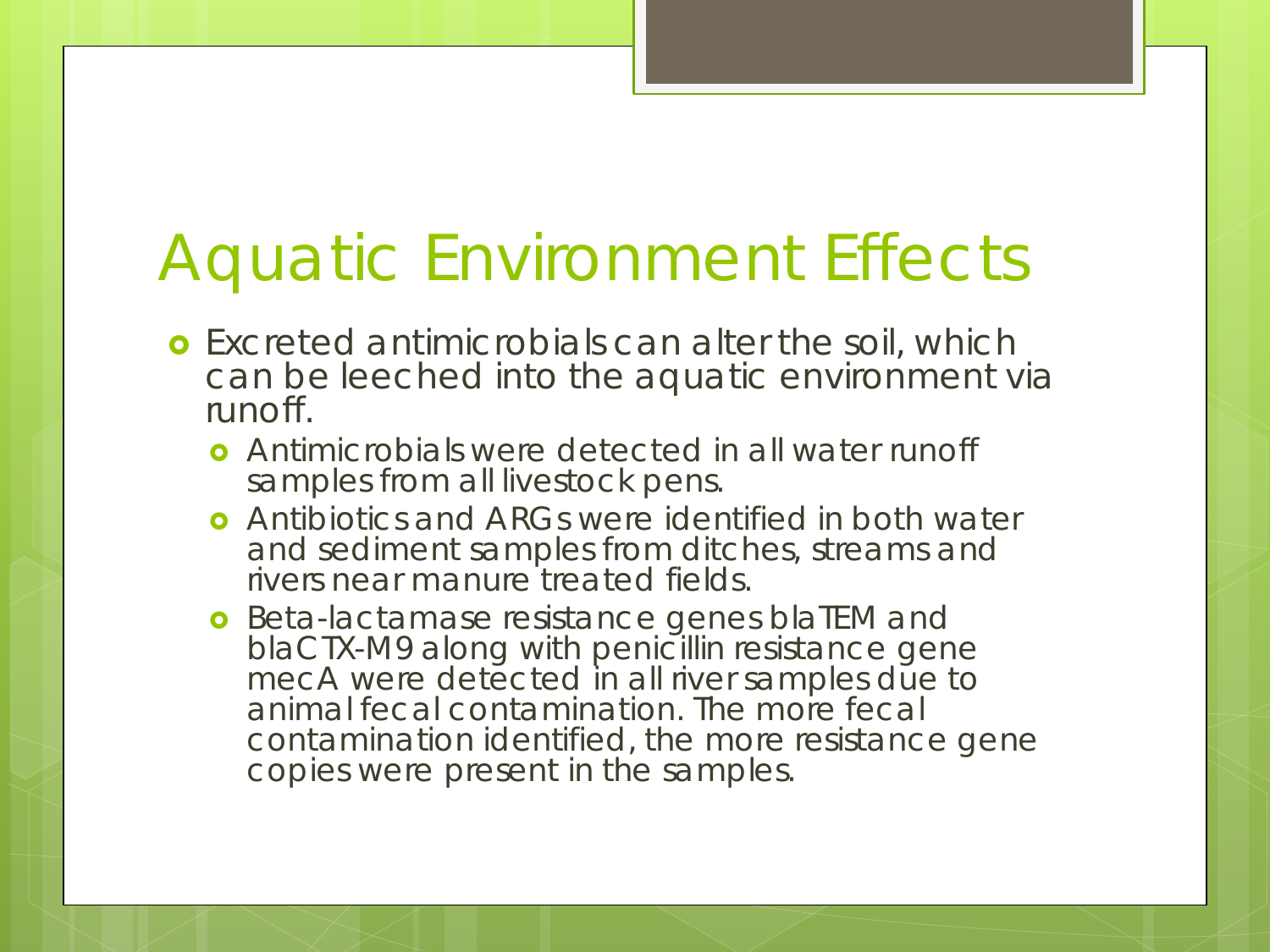# Aquatic Environment Cont.

- Antibiotics leeched into the waterways further impact environmental health by impacting the wastewater treatment plants (WWTPs).
	- **o** Ofloxacin and ciprofloxacin had detection frequencies of 100% and 98% respectively across all WWTP sampling sites.
	- **o** Fluoroquinolone concentrations in raw wastewater were as high as 1900 ng/L for ciprofloxacin and 600 ng/L for ofloxacin.
	- Antibiotic concentrations of 5μg/L were identified in WWTP samples, which is greater than normal concentrations less than 1μg/L. Antibiotic surface water concentrations that are less than<br>1μg/L do not impact WWTPs, while concentrations within 1-<sup>1</sup>μg/L do not impact WWTPs, while concentrations within 1- <sup>10</sup>μg/L can inhibit growth of specific microorganisms in biological processes of WWTPs or in down stream ecosystems, thus disrupting and contaminating these processes.
	- **o** Antibiotic compounds that are not efficiently degraded may assist in maintaining or developing antibiotic resistant microbial populations.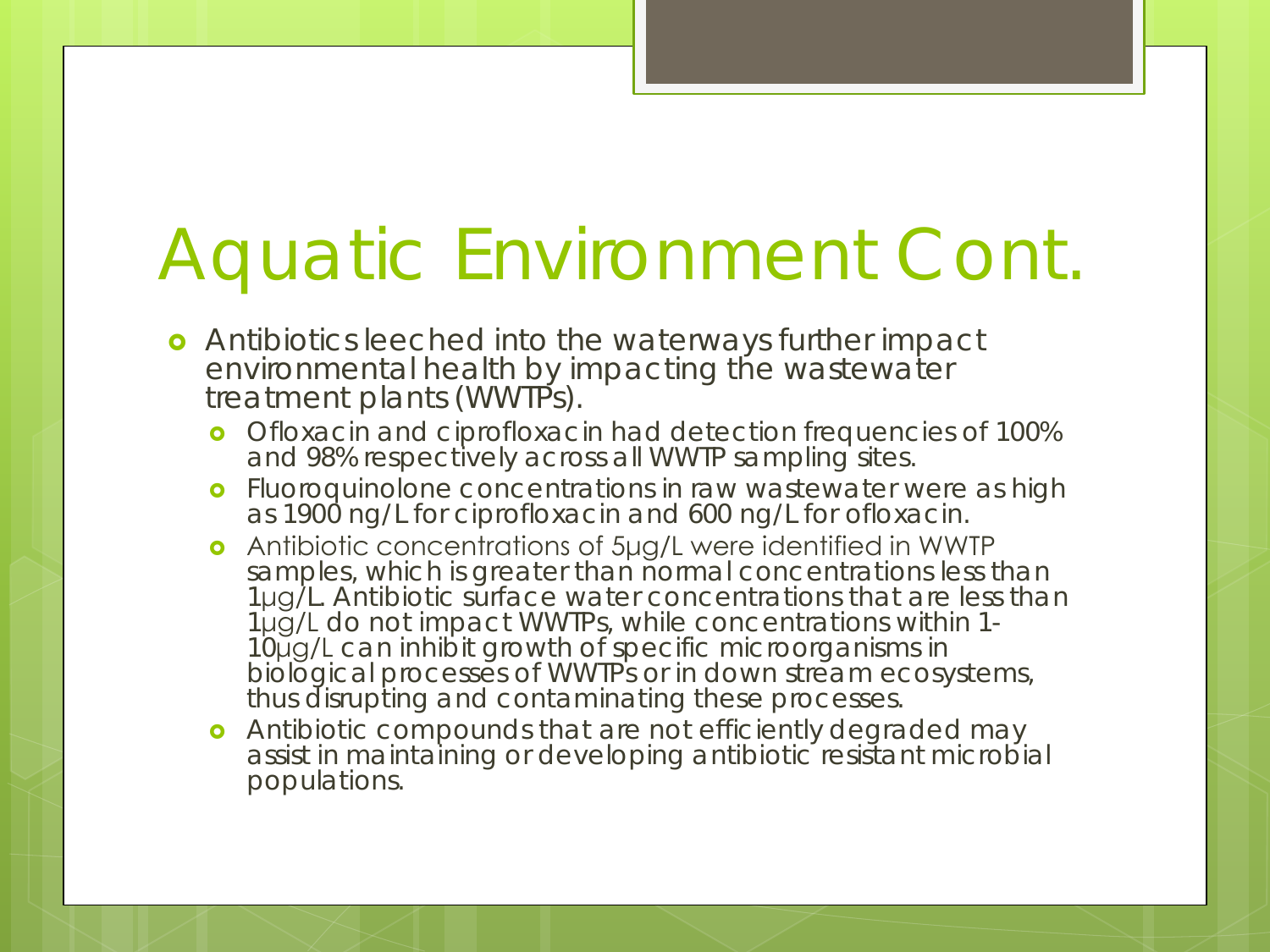## Human Health: Occupational **Hazards**

- **o** Overusing antibiotics in agriculture can have direct health effects on farm workers that have close working relationships with the food animals, leading to Livestock Associated MRSA (LA-MRSA) infections.
	- o Of all the workers who tested positive for MRSA, 87% worked on farms where the sampled swine tested positive for MRSA.
	- **o** 77% of workers who tested positive for MRSA were from farms with the highest prevalence of MRSA positive pigs.
	- A positive correlation existed between LA-MRSA and worker identified MRSA, the more prevalent MRSA infection was in the herd animals, the more prevalent it was in the farmers who worked with the animals, thus highlighting how shared environments can influence the health status of two species.
	- Furthermore, those individuals who spent more time on feeding calves, veterinary care, and stable management were more often MRSA carriers compared to those who spent less time with the livestock.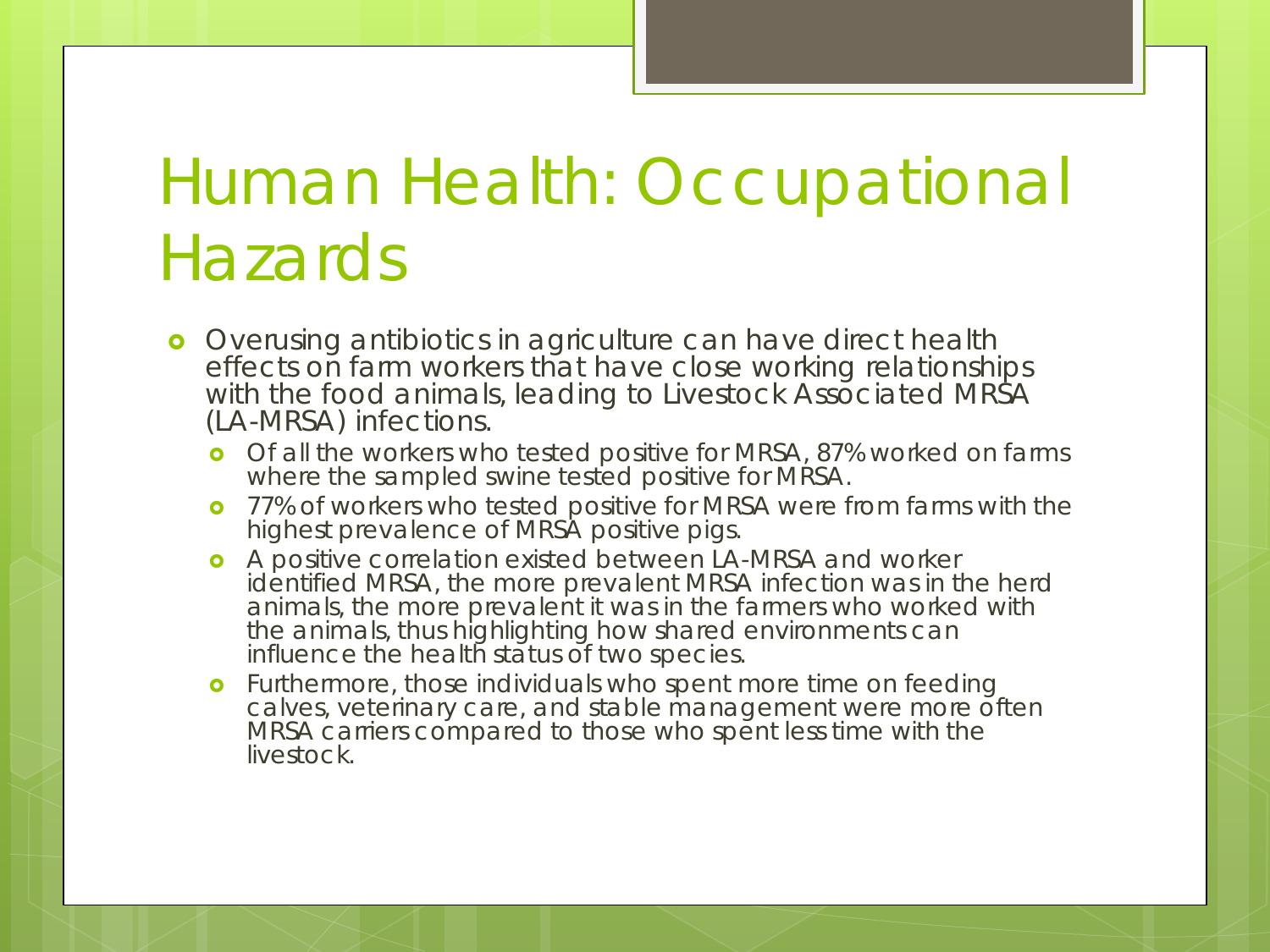### Human Health: Occupational Hazards Cont.

- **•** Resistant infections in food animals can not only impact farmers, but also their family members, helping to spread disease further.
	- **o** MRSA prevalence in calves, farmers, and family members was found to be 28%, 33% and 8% respectively.
	- **o** Antibiotic usage was also associated with MRSA prevalence. Veal calves were often carriers when treated with antibiotics as compared to calves not treated. When less than 20% of the calves were MRSA carriers, the estimated prevalence in humans was approximately 1%. When MRSA prevalence increased in calves, the MRSA prevalence in humans was above 10%.
	- **o** These findings denote how animal and human health can influence each other due to antibiotic usage and close proximity or increase in direct contact. Furthermore, these findings illustrate how these occupational risks can have far reaching health effects with family members testing positive for MRSA, thus negatively impacting community health.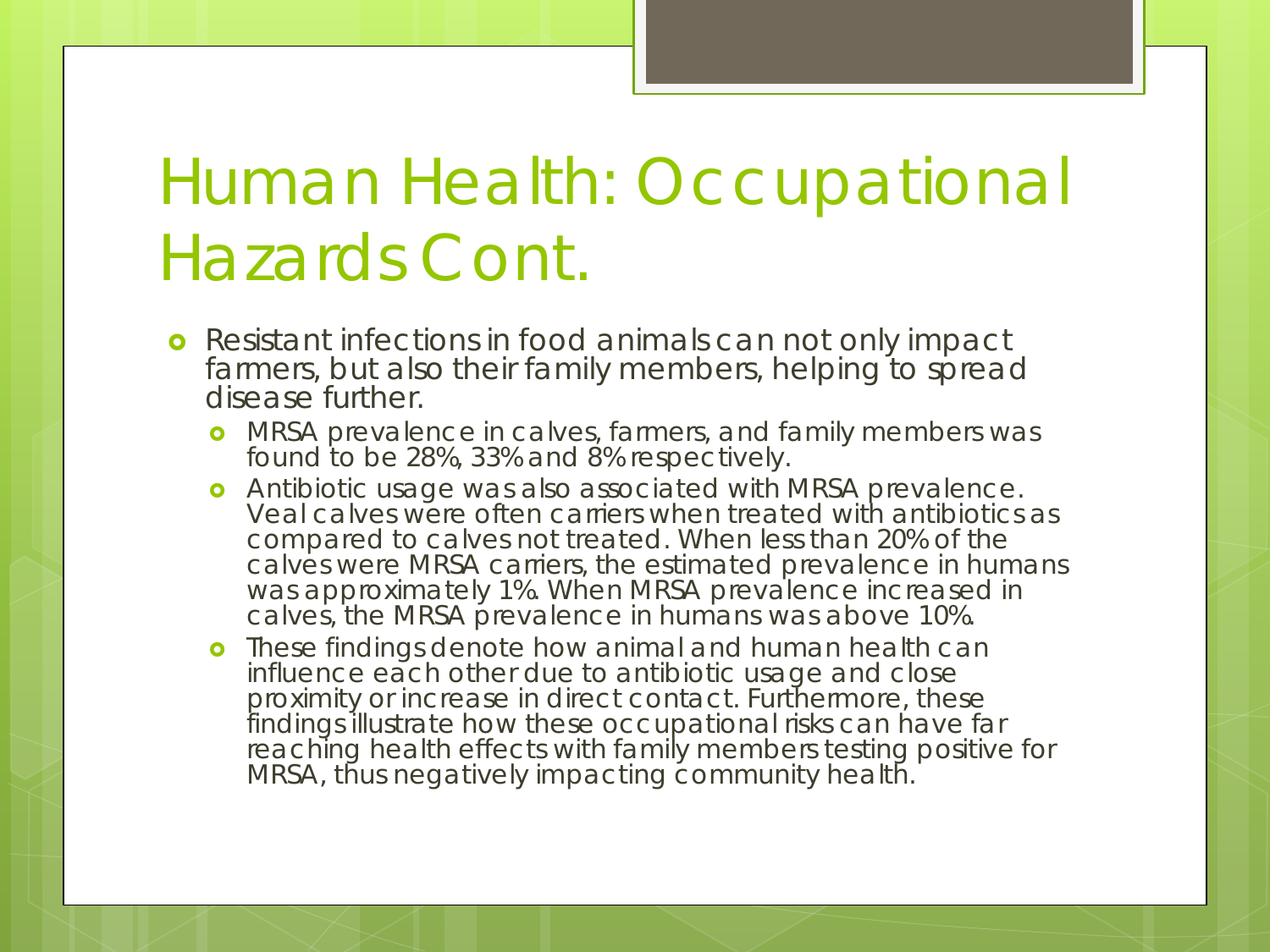## Human Health: Food Product **Exposure**

- **o** Contaminated animal products can also leave humans vulnerable to resistant bacterial infection via consumption, thus negatively impacting human health.
	- **o** Samples collected from the hide, carcasses and meat products of food animals fed fortified feed and those that were not had similar antimicrobial-resistant *Escherichica coli* (AREC) prevalence, suggesting that antibiotic resistant bacteria, such as *E. coli* can be found on meat products after processing and pose a risk for human health through consumption.
	- **o** Samples were also taken from the abattoir environment after processing both groups of cattle had AREC as well. Despite varying diets, both groups were found to have ARE in the meat products, which can enter the food chain regardless of whether or not cattle are administered AGP.
	- *Salmonella* and resistant *Salmonella* was also identified in 34% of chicken samples taken from a meat market in Anatolia, therefore, negatively impacting human health by causing resistant food borne infections that are challenging to treat.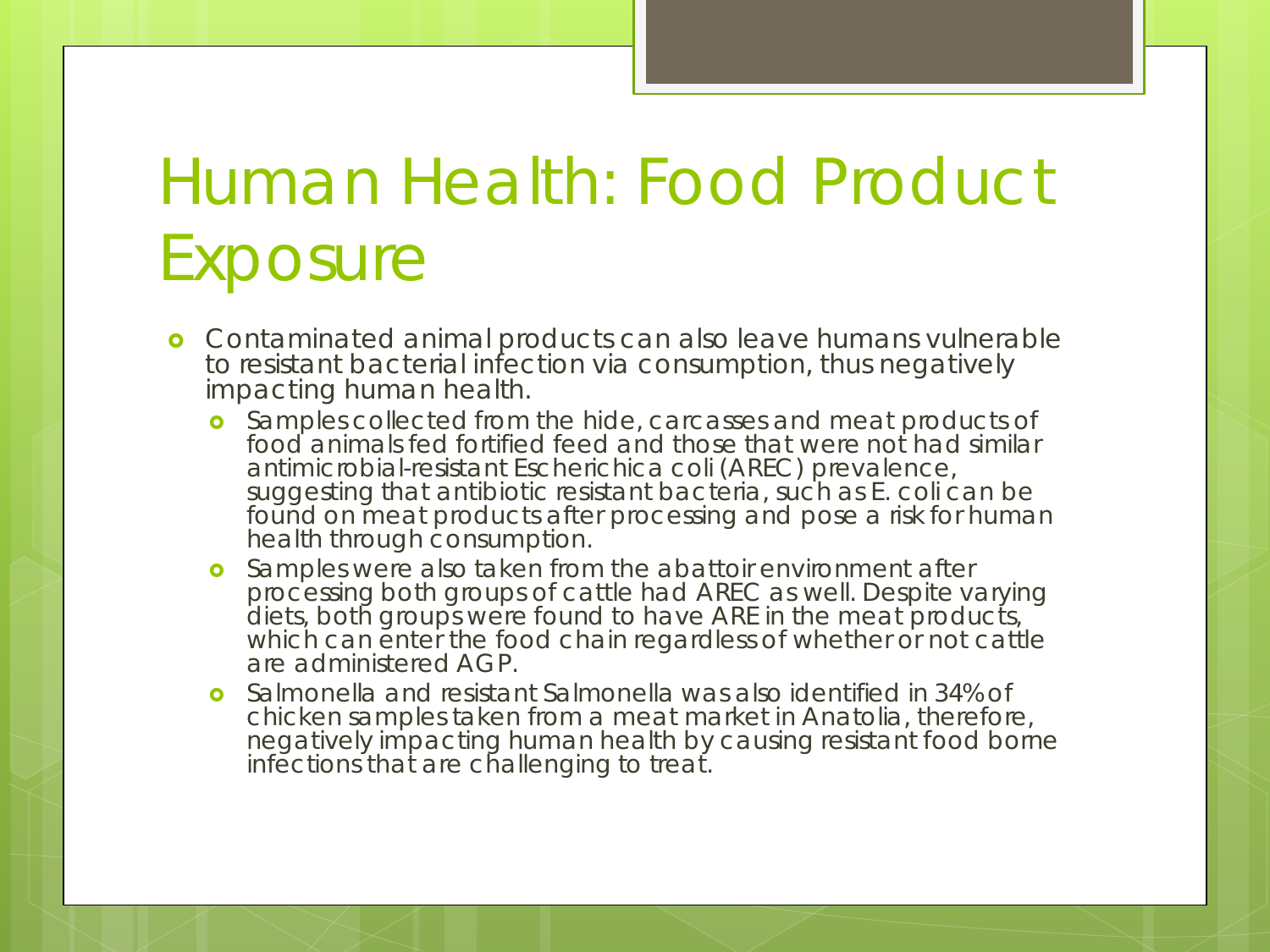## Human Health: Food Product Exposure Cont.

- Livestock associated resistance genes were identified in human isolates.
	- Poultry-associated extended-spectrum β-lactamase (PA- ESBL) genes were identified in 35% of human isolates of *E. coli,* While 19% of those isolates contained PA-ESBL plasmids that were genetically indistinguishable from poultry meat samples.
	- o Of the six ESBL genes identified in human samples, 86% were genes that were also predominant genes in both poultry (78%) and meat samples (75%).
	- **o** These findings support the notion that ESBL genes and plasmids in humans occur through the food chain.
	- **o** This route of infection could contribute to increased infections with ESBL producing bacteria in humans.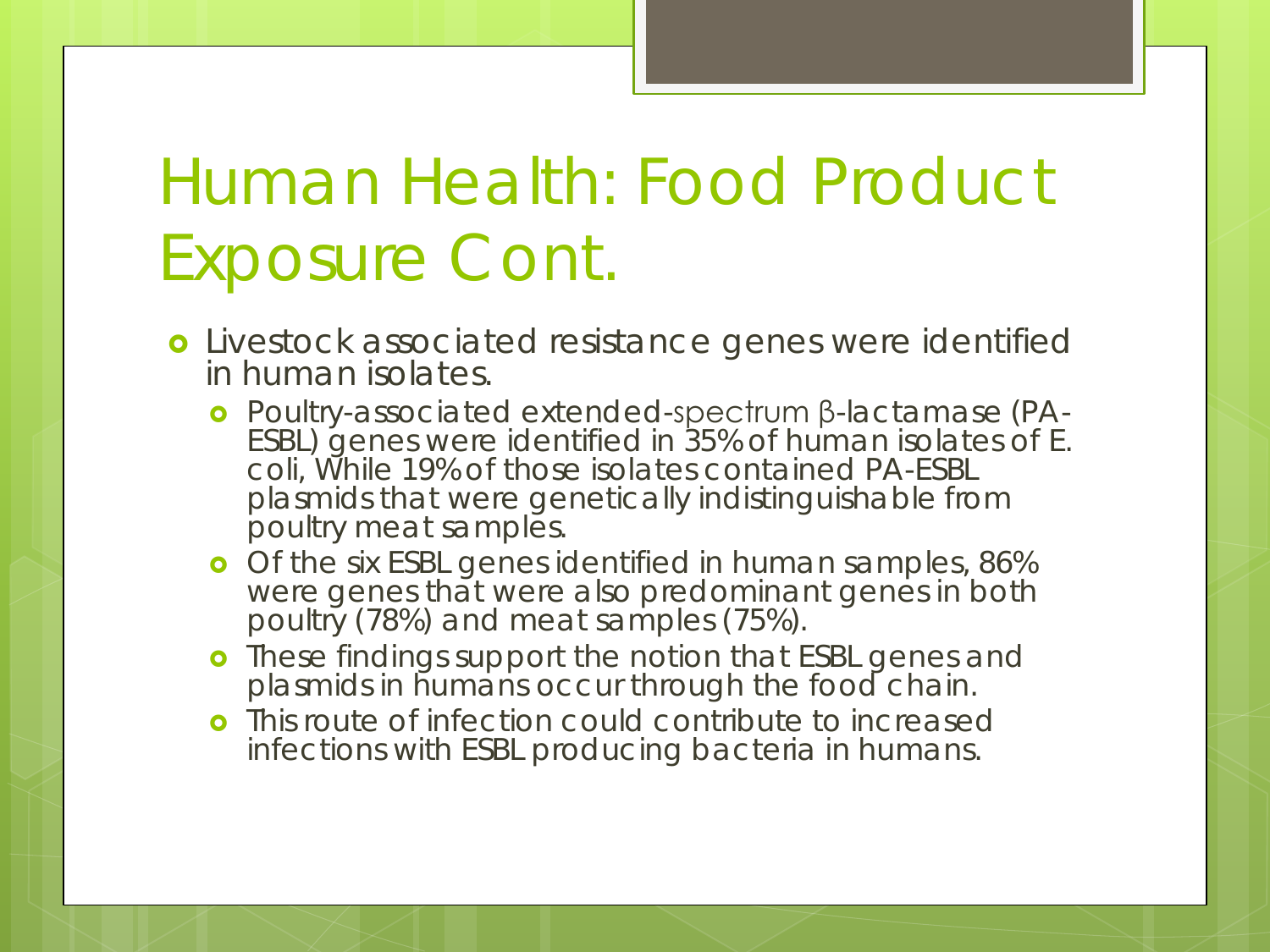## Human Health: Food Product Exposure Cont.

- The use of antimicrobials in food animals contributes to the occurrence of resistance in some bacterial species isolated from infections in humans.
	- **o** Significant correlations were identified between resistance prevalence' to ampicillin, amiglycosides, third generation cephalosporins, fluoroquinolones for both human and poultry *E. coli* isolates.
	- **o** Correlations were also identified with the amount of antimicrobials used and antimicrobial resistance towards fluoroquinolones and third generations cephalosporins.
	- Resistance in *E. coli* isolates from food animals, mainly poultry and pigs, correlated with resistance in isolates form people, supporting the hypothesis that many of the *E. coli* isolates that cause blood stream infections in people may be due to contaminated food sources.
	- Resistant *E. coli* could colonize the intestinal track of humans that can then cause subsequent infections from consuming contaminated food sources.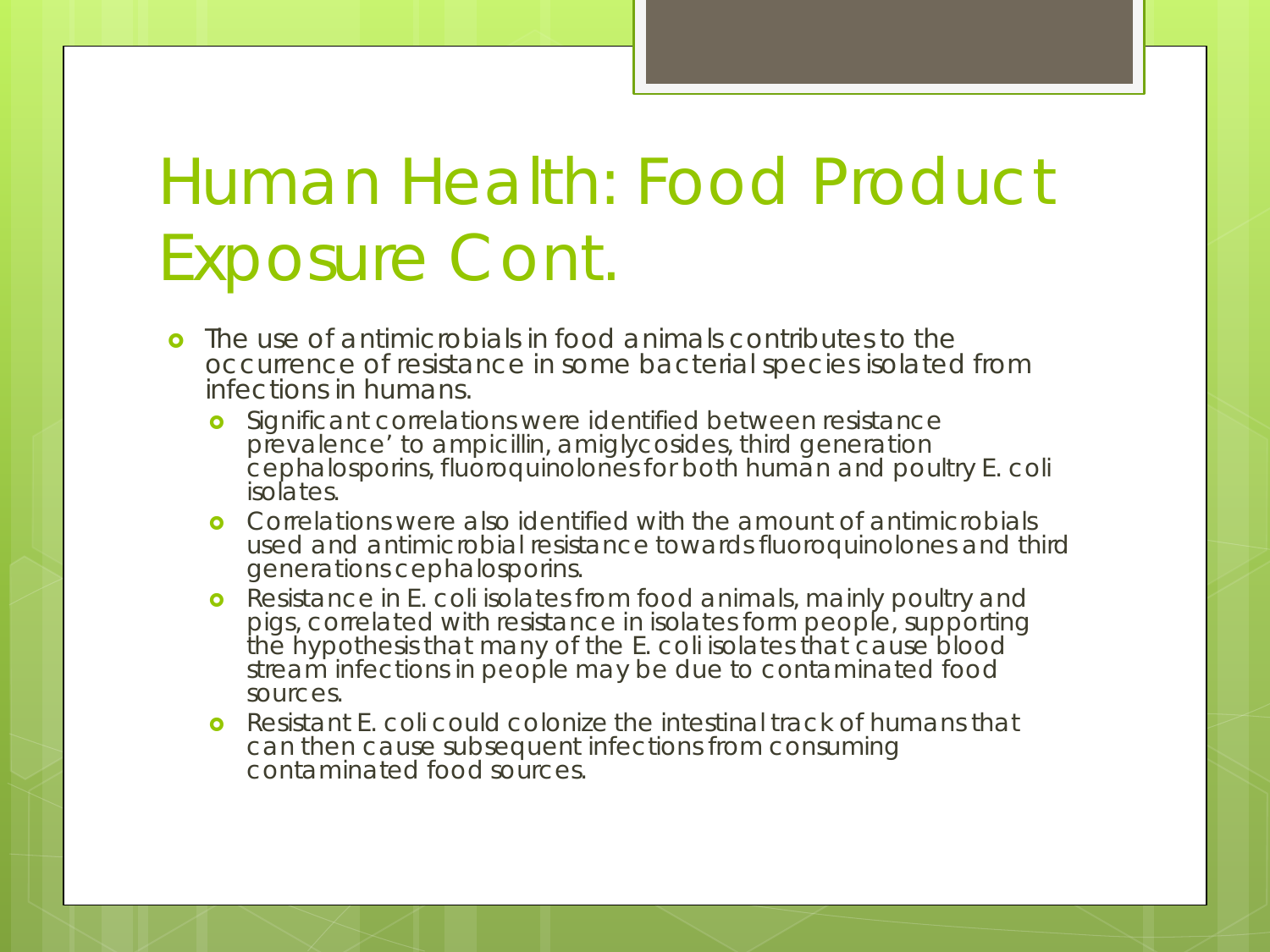## Discussion: Microflora

- **o** This review identified strong correlations between food animals, environmental, and human health as a result of overusing antibiotics in agriculture for growth promotion purposes as well as disease prevention through fortified feed.
	- **o** Fortified feed places subtherapeutic pressure on the microflora of food animals, thus selecting for resistant bacteria.
	- **o** This can limit treatment options due to using the same antibiotics in fortified feed as are used to treat disease.
	- **o** Fortified feed was also found to be an ineffective disease prevention measure, thus bringing into question the need for using fortified feed to prevent disease.
	- **o** Removal of fortified feed looks promising as it can decrease the amount of resistant bacteria found in the fecal matter of food animals.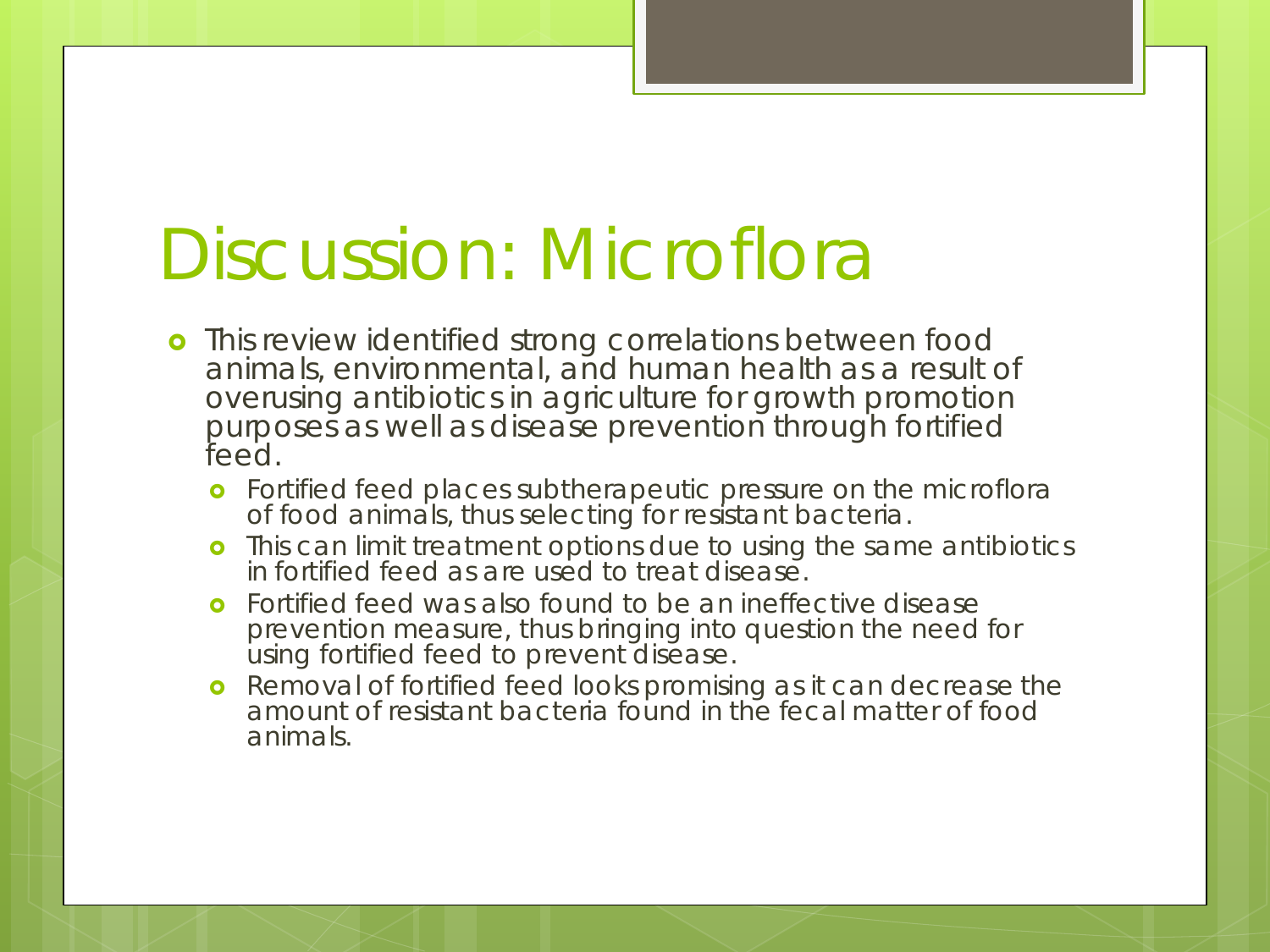#### Discussion Cont.: Environment

- **•** Altered microflora in food animals can produce trickle down effects that impact environmental health.
	- **o** Excreted antibiotic residues and ARGs help to place subtherapeutic pressures on the soil and also provide genetic material for horizontal gene transfer.
	- **o** This can contaminate produce grown in soil with ARGs or resistant bacteria. Human consumption of these products can lead to gastrointestinal illness.
	- **o** Runoff from agricultural fields can further contaminate soil, streams and waterways in surrounding areas with antimicrobial residues and ARGs.
	- **o** This can contaminate produce further via contaminated irrigated water.
	- **o** Antibiotic residues and ARGs were also found in WWTPs, which can decrease the quality of drinking water and aquatic ecosystems by creating environments conducive for antibiotic resistance, thus impacting overall community health.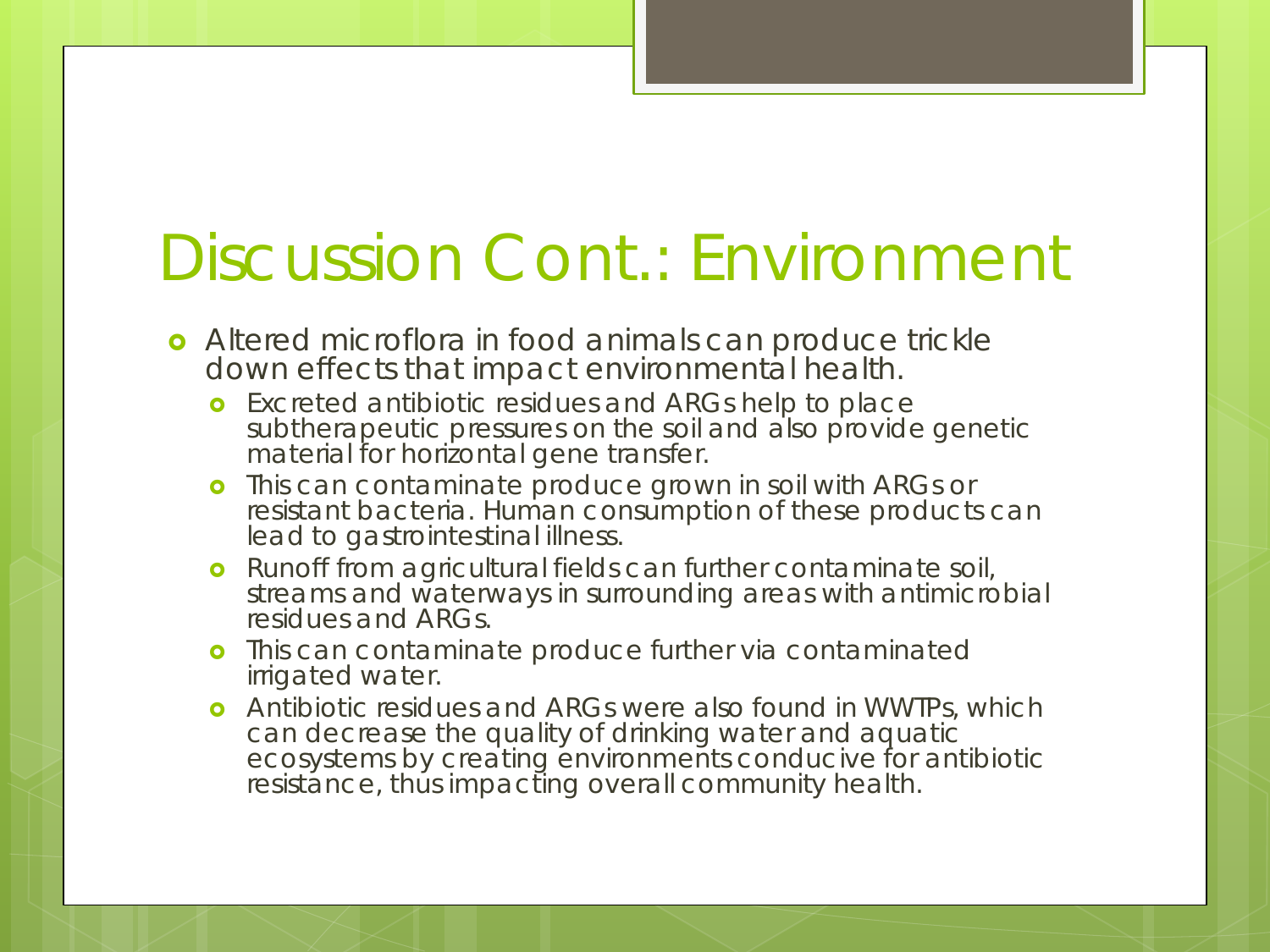#### Discussion Cont.: Human **Health**

- **o** Humans can also experience trickle down effects from fortified feed via occupational hazards and consumption of contaminated animal products.
	- **o** Positive correlations were identified with the prevalence of antibiotic resistant microbes on livestock, farm workers, and family members, which highlights the relationship that exists between human and animal health.
	- **o** Human and animal shared environments create opportunities for disease spread that can further impact community health.
- o In order to prevent further impacts on animal, environmental, and human health, antibiotic overuse in agriculture needs to be addressed.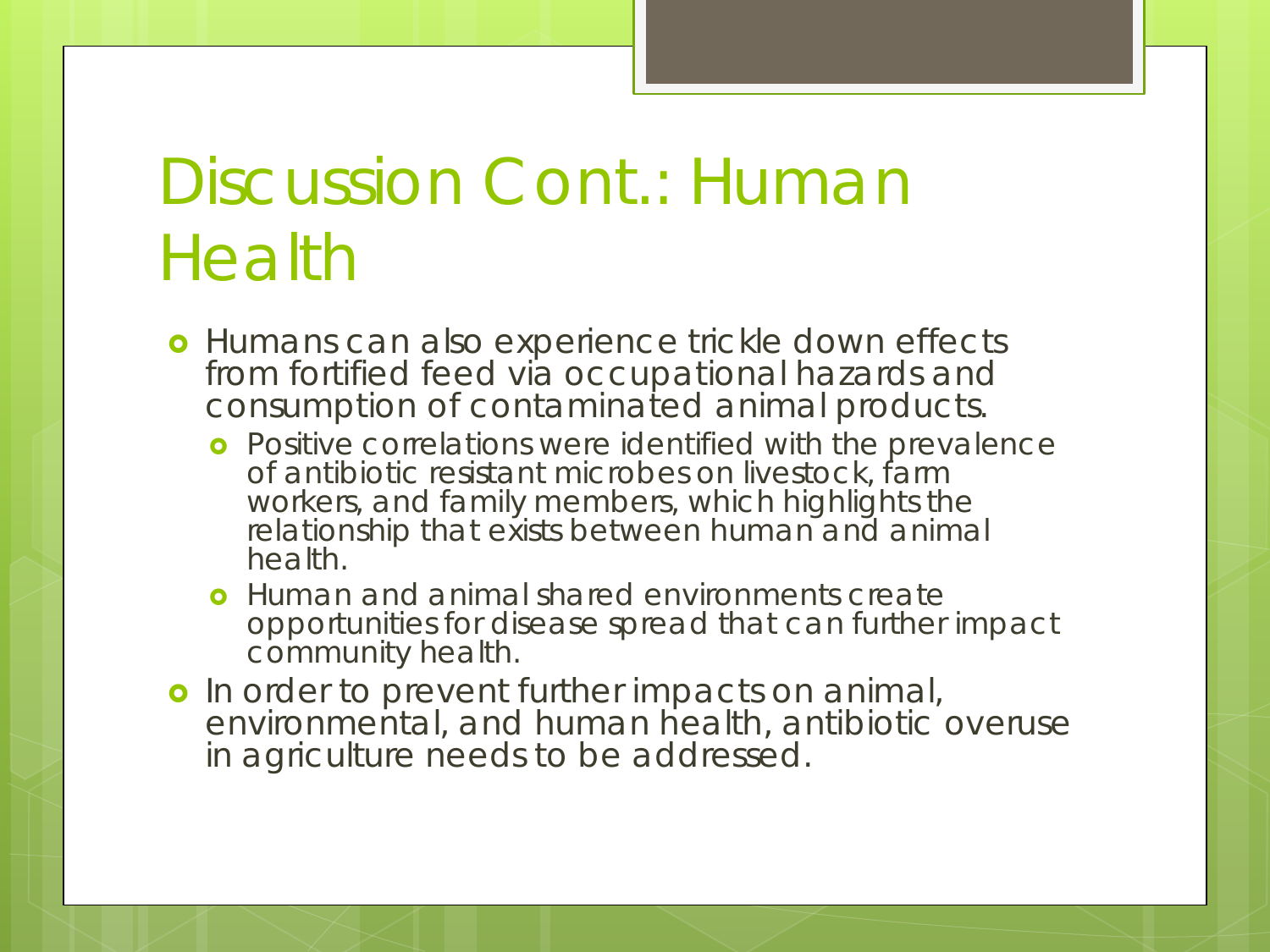## Discussion Cont.: Agricultural **Changes**

- **o** Changes with agriculture feeding practices could be made that can improve overall health and decrease trickle down effects with antibiotic resistance.
	- **o** Narrow grass hedges could be utilized to prevent or reduce the occurrence of agricultural runoff from areas receiving livestock manure.
	- The agricultural industry could reduce the amount of antimicrobials used in feed for both growth promotion purposes and disease prevention, thus gaining access to a wider global market.
		- **o** Countries such as Denmark and Sweden have banned AGPs in feed and require veterinary prescriptions in order to use antibiotics in food animals.
		- This has resulted in a decrease in consumption and increase in production of weaning pigs from 18.4 million in 1992 to 27.1 million in 1998.
		- **o** Sweden used AGPs to prevent necrotic enteritis in turkeys and the ban did not result in negative clinical effects or monetary losses for the farmers.
		- **o** Changing current U.S. policy could expand our global market and improve the economy, while also improving overall community health. Further research into policy needs to be conducted in order to inform and direct U.S. policy change.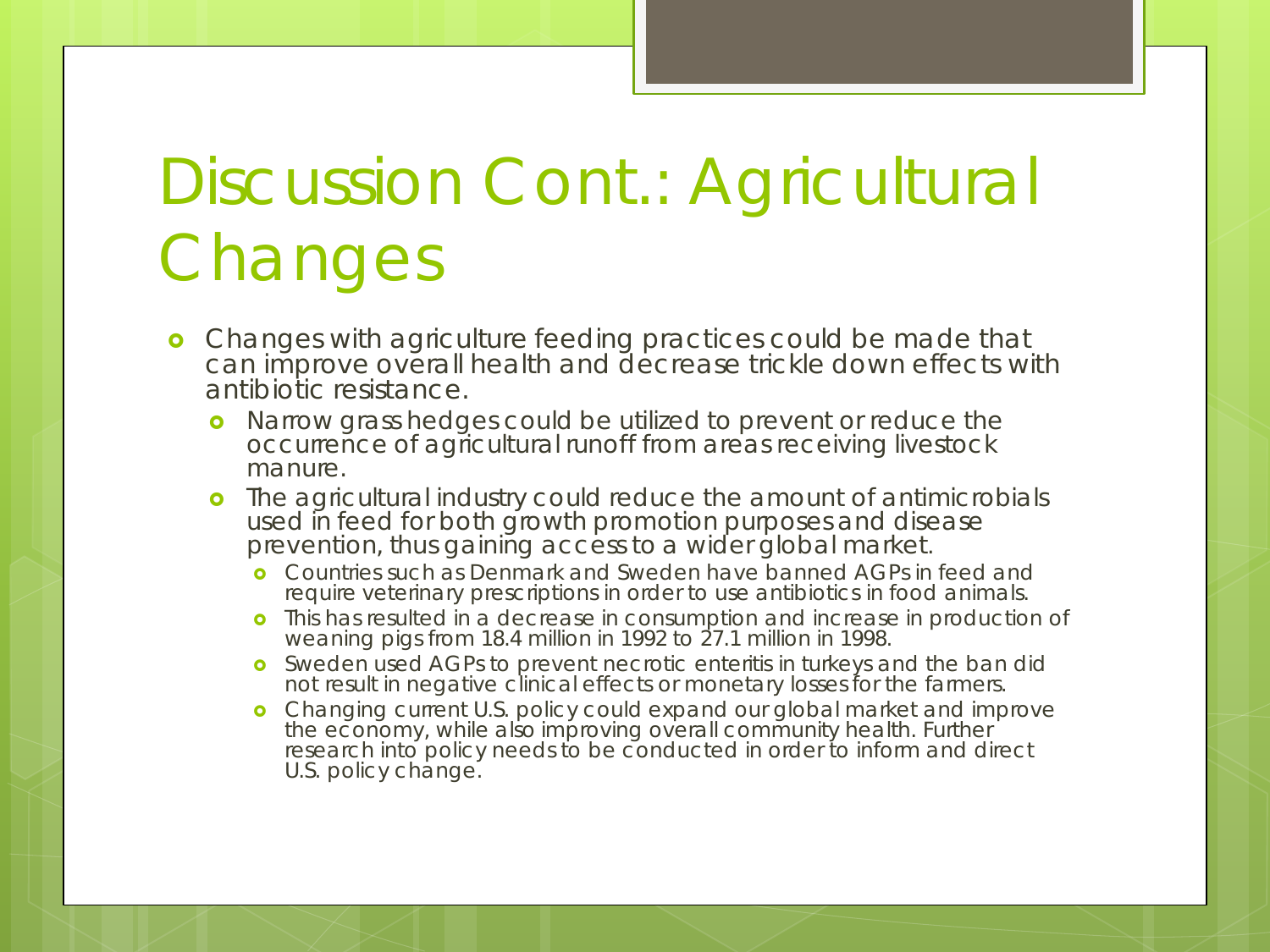## Discussion Cont.: Financial **Implications**

- Antibiotic misuse in agriculture can also create a financial burden for both humans and animals that acquire antibiotic resistance infections.
	- **o** An animal could be euthanized if treatment costs outweigh treatment benefits, resulting in economic losses for farmers.
	- **o** It is estimated that 2,049,422 illnesses and 23,000 deaths were caused by antibiotic resistance in humans.
		- *Clostridium difficile* infections can result in upwards of \$1 billion in medical costs per year nation wide.
		- **o** ESBL infections can cost \$40,000 in excess hospital charges per occurrence.
		- o This places financial strain on those individuals in need of care, thus highlighting the need for reform.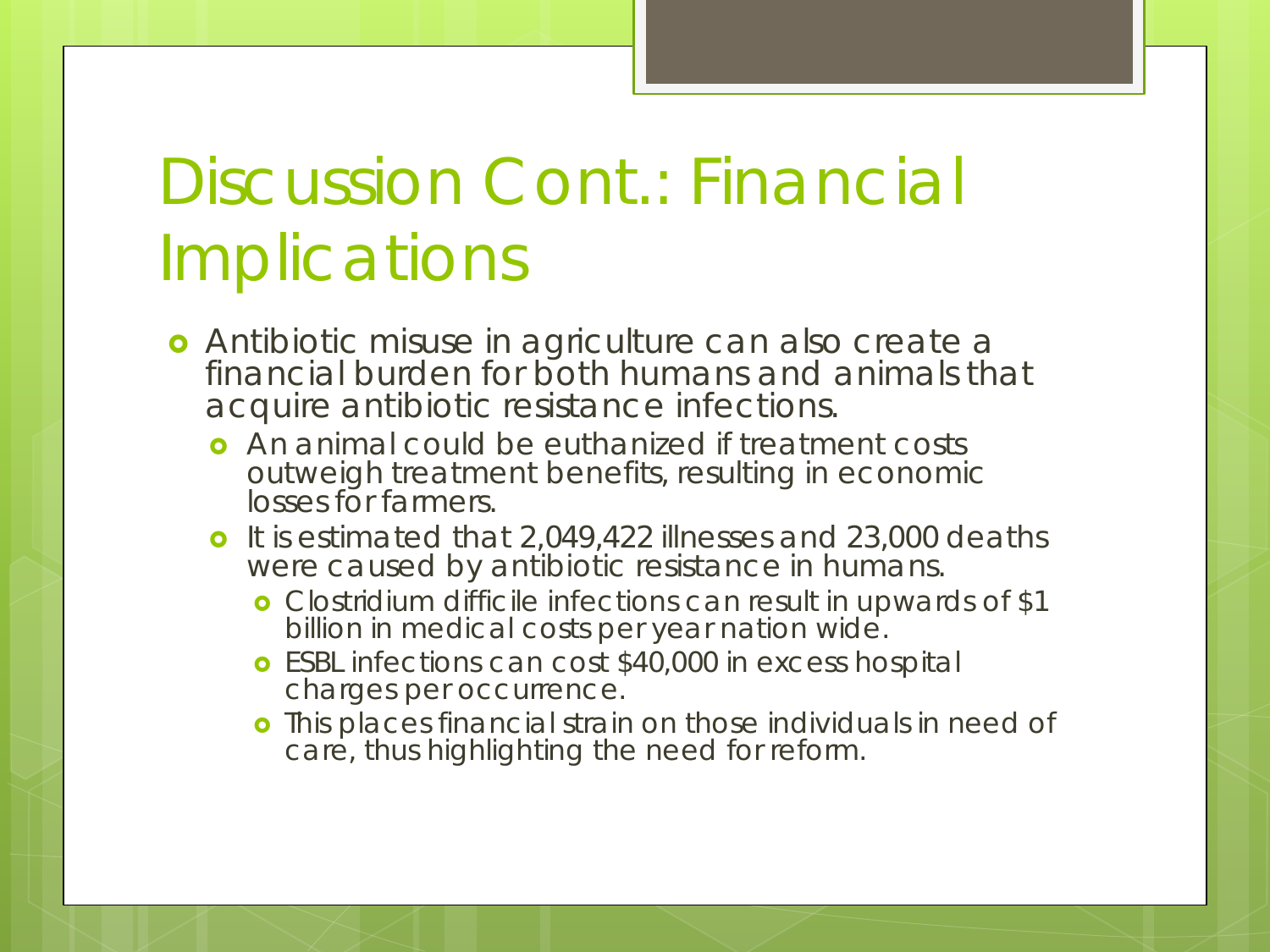## Conclusion

Human and animal health can impact one another, particularly in shared environments. Overusing antibiotics in agriculture can negatively impact animal health through microflora changes, which can cause trickle down effects with community and environmental health through excreted antibiotics and ARGs. Excreted antibiotics and ARGs can create selective pressures in the environment causing a decrease in both soil and water quality, which can impact crops and impact community health. Once antibiotic resistance is identified in both food animals and the environment, this puts humans at risk for contracting resistant bacteria through direct contact, consuming contaminated food products, and water sources. These findings and relationships exemplify how human, animal and environmental health are connected and influence one another through one unregulated facet. In order to adequately address this issue and produce lasting change, professionals from diverse backgrounds need to collaborate and seek change.